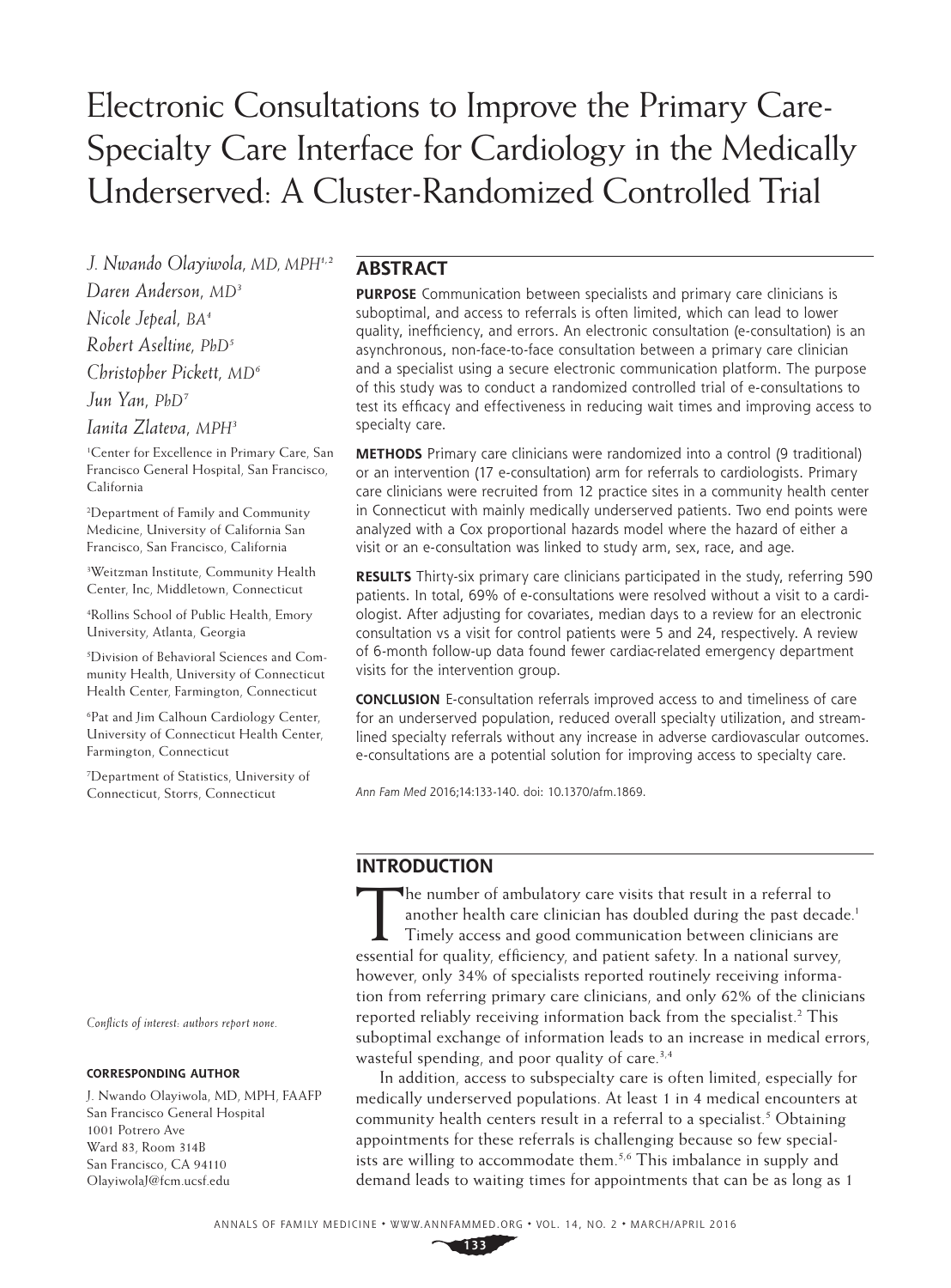year.7-9 Inadequate access to care is a major contributor to health care disparities, higher rates of disability, chronic disease sequelae, and death.<sup>5,10</sup>

Electronic consultations (e-consultations) are an emerging technology that may help address these problems by improving communication and information exchange between health care clinicians and providing timely access to efficient and high-quality care for patients.<sup>11,12</sup> An e-consultation is an asynchronous, non-face-to-face consultation between a primary care clinician and a specialist using a secure electronic communication platform. In many cases, the clinician can manage the patient's condition with guidance from the specialist provided via the e-consultation. In other cases, additional workup or an in-person visit is recommended.

Observational studies suggest the potential for e-consultations to reduce not only waiting times for specialty care<sup>13</sup> but also the need for face-to-face consultations from 8.9% to 51% depending on setting and specialty.<sup>7-10,13-15</sup> There are no published studies, however, showing the effect of an e-consultation program on utilization and clinical outcomes. In addition, most e-consultation programs have been implemented in integrated delivery systems with a shared electronic health record (EHR) or a designated specialty care network.10,16-18

To address these gaps in the evidence, we conducted a cluster-randomized controlled trial of cardiologists' e-consultations in a large and geographically dispersed, multisite federally qualified health center. We chose cardiology as the specialty because it had high rates of referral and limited access.

# **METHODS**

#### **Design Overview**

The cardiology e-consultation study is a prospective, cluster-randomized, controlled intervention trial carried out between October 2011 and December 2013 at Community Health Center, Inc (CHCI) in Connecticut.

## **Setting and Participants**

CHCI is a level-3 recognized patient-centered medical home providing comprehensive primary medical, behavioral, and dental care to medically underserved patients. More than 60% of CHCI patients are racial/ ethnic minorities, more than 90% are at or below the 200% federal poverty level, more than 60% have state Medicaid insurance, and almost 25% are uninsured. Patients receive primary medical care by internists, family physicians, pediatricians, nurse practitioners, and physician assistants. Most of CHCI's practice sites rely on hospitals and specialists in their own commu-

nities for referrals, or they send their patients to the state-funded University of Connecticut Health Center (UCHC), located in the central part of the state.

All primary care clinicians caring for adult patients at CHCI's 12 primary care centers who worked at least 30 hours per week were eligible and invited to participate in the study. E-consultations were provided by cardiologists from UCHC, for which cardiologists were reimbursed \$25 each.

#### **Randomization and Intervention**

All participating primary care clinicians entered into the study voluntarily, signed a written consent form, and were informed that they could discontinue participation at any time. All patients referred to a cardiologist by the clinician participating in the study were included in the study. Enrolled clinicians were blockrandomized into the intervention arm (e-consultation referral) or the control arm (traditional referral) of the study using fixed-size blocks of 4; investigators were blinded to the block size, block number, and sequence in the block. One author who was not involved in data collection and final data analysis generated the allocation sequence and assigned participants to the study groups. Of the 2 principal investigators, 1 was blinded to clinician participation and group assignment, whereas the other provided oversight of clinical research activities. Because of the nature of the intervention, participants were not blinded. Research staff who were abstracting medical records were blinded to the patient study group. The CHCI Institutional Review Board approved this protocol, including a waiver of patient informed consent. The trial was registered through [Clinicaltrials.gov](http://Clinicaltrials.gov) (NCT02376855).

The intervention consisted of an e-consultation pathway and a standardized protocol for clinicians to obtain cardiology consultations using a secure peer-to-peer messaging module embedded within the EHR. The intervention period lasted 1 year, ending on July 31, 2013. During this period, all adult cardiology referrals from intervention clinicians were sent via the e-consultation pathway unless they were deemed urgent by the clinician or were for patients who had an already established relationship with a cardiologist.

Intervention clinicians were trained to use the e-consultation module to create referrals in the same way they created traditional referrals: state the reason(s) for the referral, include any relevant test results, records or reports; and submit through the EHR. The e-consultation referrals were then sent electronically to the cardiology consultants by a referral coordinator. A team of 3 cardiologists from UCHC maintained a coverage schedule and responded to e-consultation referrals within 2 business days.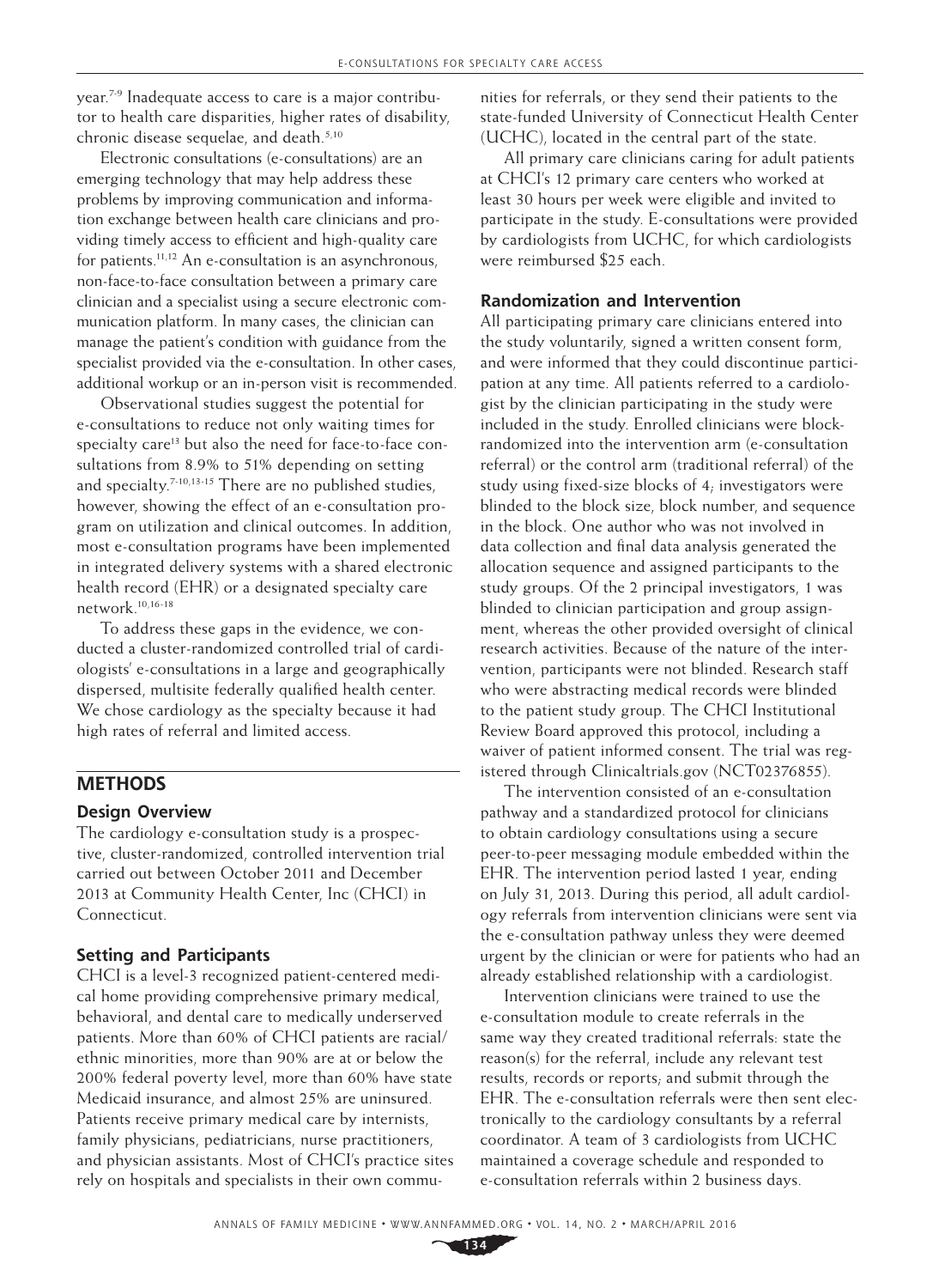Responses from the cardiologist were received by the referring clinician as an incoming message within the EHR. Responses were case-specific and generally contained recommendations for management, additional testing, or a face-to-face cardiologist's visit. The clinician was responsible for considering and acting upon recommendations and determining when an e-consultation was complete. When a face-to-face visit was recommended, the clinician referred the patient to a cardiologist based on location and the patient's preference. Notes from the e-consultation accompanied the referral to any cardiologist. Clinicians randomized to the control group continued to refer patients using the standard CHCI referral process, which also involved the creation and submission of a referral in the EHR. Referral coordinators then processed the referral, contacted specialist offices to obtain an appointment, and faxed relevant clinical information and attachments. Consultation notes from the cardiologist were returned via fax and scanned into the EHR.

#### **Outcomes and Follow-up**

The primary study outcome was the time to a consultation with a cardiologist. This outcome was defined as either a completed e-consultation that did not require further follow-up, or a documented face-to-face visit with a cardiologist. Secondary outcomes included the completion rate of referrals to cardiologists and the number of face-to-face visits in each group. Other secondary outcomes included adverse events, including death, myocardial infarction, coronary artery bypass grafting, urgent or emergent cardiac catheterization and/or angioplasty, hospital utilization for potential cardiac complaints or events, and emergency department utilization for potential cardiac complaints or events. All adverse events were measured as binary outcomes.

Demographic, clinical, and operational data, including the outcome of the consultation request, was collected for all patients referred to a cardiologist by primary care clinicians in the study for the 12-month intervention period and for a 6-month follow-up period. Faxes and other documents contained in the charts of all patients were reviewed by trained research staff using a formal chart abstraction tool to identify any adverse events, tests, and results, including additional specialty visits, diagnostic procedures, hospitalizations, and emergency department visits. One principal investigator (D.A.) conducted a secondary review of any case for which there were questions. In addition, we reviewed any question contained in each consultation. The clinician's experience was assessed with a brief online survey administered to the intervention group at baseline, mid-intervention, and 12 months. The survey assessed general satisfaction with

the intervention, ease of use, and impact on workload, and these findings will be reported separately.

#### **Statistical Analysis**

Primary analysis involved analyzing the event time end point with a Cox proportional hazards model,<sup>19</sup> where the hazard (instantaneous risk) of either a face-to-face visit or completed e-consultation was linked to study arm, sex, race, and age using the R package "survival."20 In preliminary analysis, a Cox model with time-varying coefficient<sup>21</sup> was fitted to test the proportional hazards assumption using the R package "timereg."22 The null hypothesis of a constant coefficient for the treatment group over time could not be rejected, indicating that the proportional hazards assumption was appropriate. Because the unit of randomization was the clinician, we fitted the proportional hazards model using the coxph function, which allowed us to specify a marginal model that adjusted for the clustering of patients within clinicians.23,24 Secondary analysis included differences in adverse events and emergency departments visits, as well as hospitalizations between study arms.

## **RESULTS**

Forty-four primary care clinicians were invited, and 36 gave consent and were randomized. Nineteen clinicians were assigned to the control group, and 17 to the e-consultation group. The demographic and baseline clinical characteristics of the participating clinicians and their 590 patients referred during the study period are displayed in Table 1. Clinicians' mean age and years in practice were 39 and 8 years, respectively; most were family physicians. Mean age of patients referred to a cardiologist by study clinicians was 53 years; 39% were white and 35% Hispanic or Latino; 54% were female. Three clinicians dropped out of the study when they left the organization; the remaining clinicians stayed in the study for the duration of the trial. Patients in each study arm had very similar demographic profiles. In addition, patients referred by clinicians in each study arm were well matched with regard to baseline clinical characteristics and cardiac risk as assessed by diabetes or hypertension status, smoking, or Framingham cardiovascular risk scores.

Referral pathways and outcomes are displayed in Figure 1. In the intervention group, 120 of 229 cardiology referrals (52%) were sent electronically as an e-consultation. The remaining 109 referrals (48%) were not sent through e-consultation pathway because of urgency (23 referrals) or the existence of an established relationship between the patient and a local cardiologist (86 referrals). The percentage of clinicians' referrals sent via an e-consultation in the intervention arm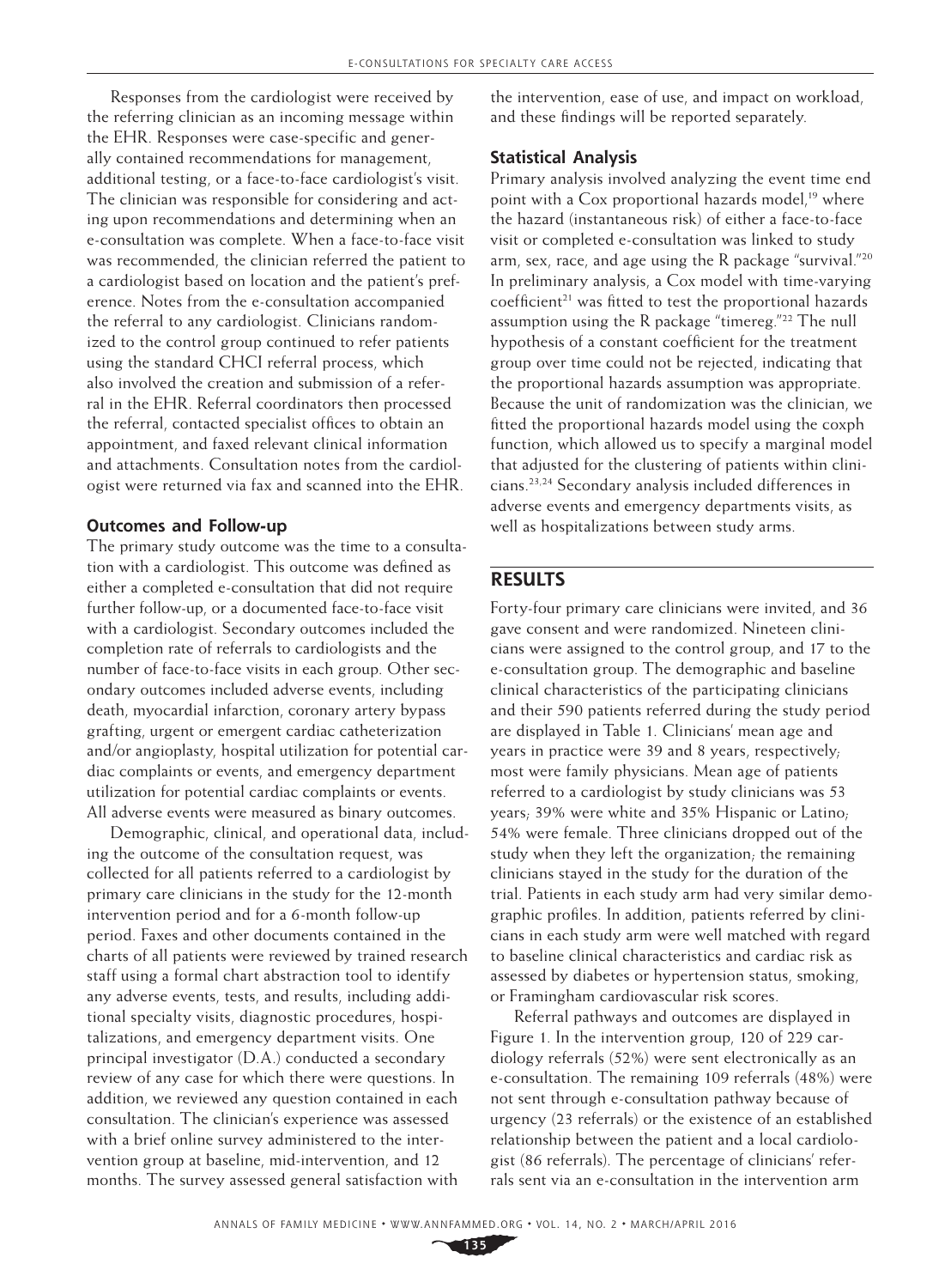#### **Table 1. Demographic Characteristics of Primary Care Clinicians and Patients**

| 19<br>Clinician, No.<br>17<br>Age, mean (SD), y<br>37.3 (7.5)<br>40.5 (10.1)<br>Years in practice, mean (SD)<br>6.1(7.2)<br>10.1 (9.6)<br>Female, No. (%)<br>13 (76)<br>12 (63)<br>Race<br>Asian, No. (%)<br>3(18)<br>5(26)<br>Black, No. (%)<br>3(18)<br>2(11)<br>Hispanic, No. (%)<br>$\Omega$<br>1(5)<br>White, No. (%)<br>11 (65)<br>11 (58)<br>Clinician specialty<br>Family medicine physician, No. (%)<br>8(47)<br>13 (68)<br>Internal medicine physician, No. (%)<br>3(18)<br>1(5)<br>Nurse practitioner/physician assistant, No. (%)<br>6(35)<br>5(26)<br>Patient, No.<br>229<br>361<br>Age, mean (SD), y<br>51.9 (15.8)<br>53.8 (13.3)<br>Female, No. (%)<br>119 (52)<br>202 (56)<br>Race<br>White, No. (%)<br>94 (41)<br>134 (37) |
|----------------------------------------------------------------------------------------------------------------------------------------------------------------------------------------------------------------------------------------------------------------------------------------------------------------------------------------------------------------------------------------------------------------------------------------------------------------------------------------------------------------------------------------------------------------------------------------------------------------------------------------------------------------------------------------------------------------------------------------------|
|                                                                                                                                                                                                                                                                                                                                                                                                                                                                                                                                                                                                                                                                                                                                              |
|                                                                                                                                                                                                                                                                                                                                                                                                                                                                                                                                                                                                                                                                                                                                              |
|                                                                                                                                                                                                                                                                                                                                                                                                                                                                                                                                                                                                                                                                                                                                              |
|                                                                                                                                                                                                                                                                                                                                                                                                                                                                                                                                                                                                                                                                                                                                              |
|                                                                                                                                                                                                                                                                                                                                                                                                                                                                                                                                                                                                                                                                                                                                              |
|                                                                                                                                                                                                                                                                                                                                                                                                                                                                                                                                                                                                                                                                                                                                              |
|                                                                                                                                                                                                                                                                                                                                                                                                                                                                                                                                                                                                                                                                                                                                              |
|                                                                                                                                                                                                                                                                                                                                                                                                                                                                                                                                                                                                                                                                                                                                              |
|                                                                                                                                                                                                                                                                                                                                                                                                                                                                                                                                                                                                                                                                                                                                              |
|                                                                                                                                                                                                                                                                                                                                                                                                                                                                                                                                                                                                                                                                                                                                              |
|                                                                                                                                                                                                                                                                                                                                                                                                                                                                                                                                                                                                                                                                                                                                              |
|                                                                                                                                                                                                                                                                                                                                                                                                                                                                                                                                                                                                                                                                                                                                              |
|                                                                                                                                                                                                                                                                                                                                                                                                                                                                                                                                                                                                                                                                                                                                              |
|                                                                                                                                                                                                                                                                                                                                                                                                                                                                                                                                                                                                                                                                                                                                              |
|                                                                                                                                                                                                                                                                                                                                                                                                                                                                                                                                                                                                                                                                                                                                              |
|                                                                                                                                                                                                                                                                                                                                                                                                                                                                                                                                                                                                                                                                                                                                              |
|                                                                                                                                                                                                                                                                                                                                                                                                                                                                                                                                                                                                                                                                                                                                              |
|                                                                                                                                                                                                                                                                                                                                                                                                                                                                                                                                                                                                                                                                                                                                              |
| Black, No. (%)<br>39 (17)<br>53 (15)                                                                                                                                                                                                                                                                                                                                                                                                                                                                                                                                                                                                                                                                                                         |
| Hispanic, No. (%)<br>68 (30)<br>140 (39)                                                                                                                                                                                                                                                                                                                                                                                                                                                                                                                                                                                                                                                                                                     |
| Other, No. (%)<br>28 (12)<br>34 (9)                                                                                                                                                                                                                                                                                                                                                                                                                                                                                                                                                                                                                                                                                                          |
| Smoking status                                                                                                                                                                                                                                                                                                                                                                                                                                                                                                                                                                                                                                                                                                                               |
| Current every day smoker, No. (%)<br>58 (25)<br>93 (26)                                                                                                                                                                                                                                                                                                                                                                                                                                                                                                                                                                                                                                                                                      |
| Current some day smoker, No. (%)<br>2(0.9)<br>1(0.2)                                                                                                                                                                                                                                                                                                                                                                                                                                                                                                                                                                                                                                                                                         |
| Former smoker, No. (%)<br>44 (19)<br>94 (26)                                                                                                                                                                                                                                                                                                                                                                                                                                                                                                                                                                                                                                                                                                 |
| Never smoker, No. (%)<br>94 (41)<br>144 (40)                                                                                                                                                                                                                                                                                                                                                                                                                                                                                                                                                                                                                                                                                                 |
| Smoker, current status unknown, No. (%)<br>30 (13)<br>29(8)                                                                                                                                                                                                                                                                                                                                                                                                                                                                                                                                                                                                                                                                                  |
| Body mass index, mean (SD)<br>31.6(7.8)<br>30.8 (8.4)                                                                                                                                                                                                                                                                                                                                                                                                                                                                                                                                                                                                                                                                                        |
| Total cholesterol, mean (SD), mg/dL<br>192.5 (50.7)<br>188.4 (46.0)                                                                                                                                                                                                                                                                                                                                                                                                                                                                                                                                                                                                                                                                          |
| Diagnosis of diabetes, No. (%)<br>63 (28)<br>104 (29)                                                                                                                                                                                                                                                                                                                                                                                                                                                                                                                                                                                                                                                                                        |
| Framingham risk score, mean (SD)<br>13.9 (10.4)<br>14.0 (10.1)                                                                                                                                                                                                                                                                                                                                                                                                                                                                                                                                                                                                                                                                               |
| Insurance status                                                                                                                                                                                                                                                                                                                                                                                                                                                                                                                                                                                                                                                                                                                             |
| Medicaid, No. (%)<br>143 (62)<br>217 (60)                                                                                                                                                                                                                                                                                                                                                                                                                                                                                                                                                                                                                                                                                                    |
| Medicare, No. (%)<br>32 (14)<br>65 (18)                                                                                                                                                                                                                                                                                                                                                                                                                                                                                                                                                                                                                                                                                                      |
| Other public, No. (%)<br>1(0)<br>$\circ$                                                                                                                                                                                                                                                                                                                                                                                                                                                                                                                                                                                                                                                                                                     |
| Private, No. (%)<br>21(9)<br>47 (13)                                                                                                                                                                                                                                                                                                                                                                                                                                                                                                                                                                                                                                                                                                         |
| Uninsured, No. (%)<br>32 (14)<br>32 (9)                                                                                                                                                                                                                                                                                                                                                                                                                                                                                                                                                                                                                                                                                                      |
| Treatment priority                                                                                                                                                                                                                                                                                                                                                                                                                                                                                                                                                                                                                                                                                                                           |
| Routine, No. (%)<br>205 (90)<br>291 (81)                                                                                                                                                                                                                                                                                                                                                                                                                                                                                                                                                                                                                                                                                                     |
| Urgent, No. (%)<br>22 (10)<br>67 (19)                                                                                                                                                                                                                                                                                                                                                                                                                                                                                                                                                                                                                                                                                                        |
| Critical, No. (%)<br>2(1)<br>3 (1)                                                                                                                                                                                                                                                                                                                                                                                                                                                                                                                                                                                                                                                                                                           |

varied somewhat. Of the 12 clinicians who made 5 or more cardiology referrals during the intervention, 8 sent 50% or more via the e-consultation pathway, with 17 of 19 clinicians sending 89%. Four clinicians sent fewer than 50% of their referrals through the e-consultation pathway. The clinician with the lowest percentage of e-consultations sent none of 9 referrals through the e-consultation pathway. The most common reasons for consultation referrals made through the e-consultation pathway were abnormal electrocardiogram (ECG) findings, after which came chest pain, preoperative assessment, and hypertension. For the patients referred directly for face-to-face consultations, the most common reason was follow-up for established coronary artery disease, then chest pain, heart failure, hypertension, and abnormal findings on an ECG.

For the 120 patients in the intervention group referred to a cardiologist via the e-consultation pathway, 83 (69.2%) were believed by the reviewing cardiologist to be manageable by the clinicians and not require a face-to-face visit. In 33 (27.5%) of the e-consultation referrals, the reviewing cardiologist recommended a face-to-face visit. The remaining 4 (3.3%) e-consultation referrals were never received or reviewed by the specialist reviewer because of technical problems with the e-consultation system. Patients with heart failure and follow-up of an established diagnosis of coronary artery disease were more commonly referred for a face-to-face visit, whereas questions about abnormal ECG findings were managed electronically.

Most e-consultation referrals were completed with 1 exchange (cliniciancardiologist-clinician). There was no statistically significant change in rates of referral during the course of the intervention in either study arm.

Table 2 presents results from Cox regression model assessing the impact of an e-consultation on the time between the request and completion of a consultation. These results reflect differences in the likelihood that a primary care referral will result in a completed consultation with a cardiologist, which for e-consultation patients was the date on which the cardiologist's response occurred. The model presents an intention-to-treat analysis,

as patients assigned to the intervention group who bypassed the e-consultation pathway were analyzed with the intervention group. Control variables included in the model were patients' age, sex, and race and ethnicity (black, Hispanic, other race vs white), and priority status of the consultation request (routine vs urgent or critical).

Results from this analysis indicate that patients in the intervention group were significantly more likely to receive a consultation from a cardiologist than were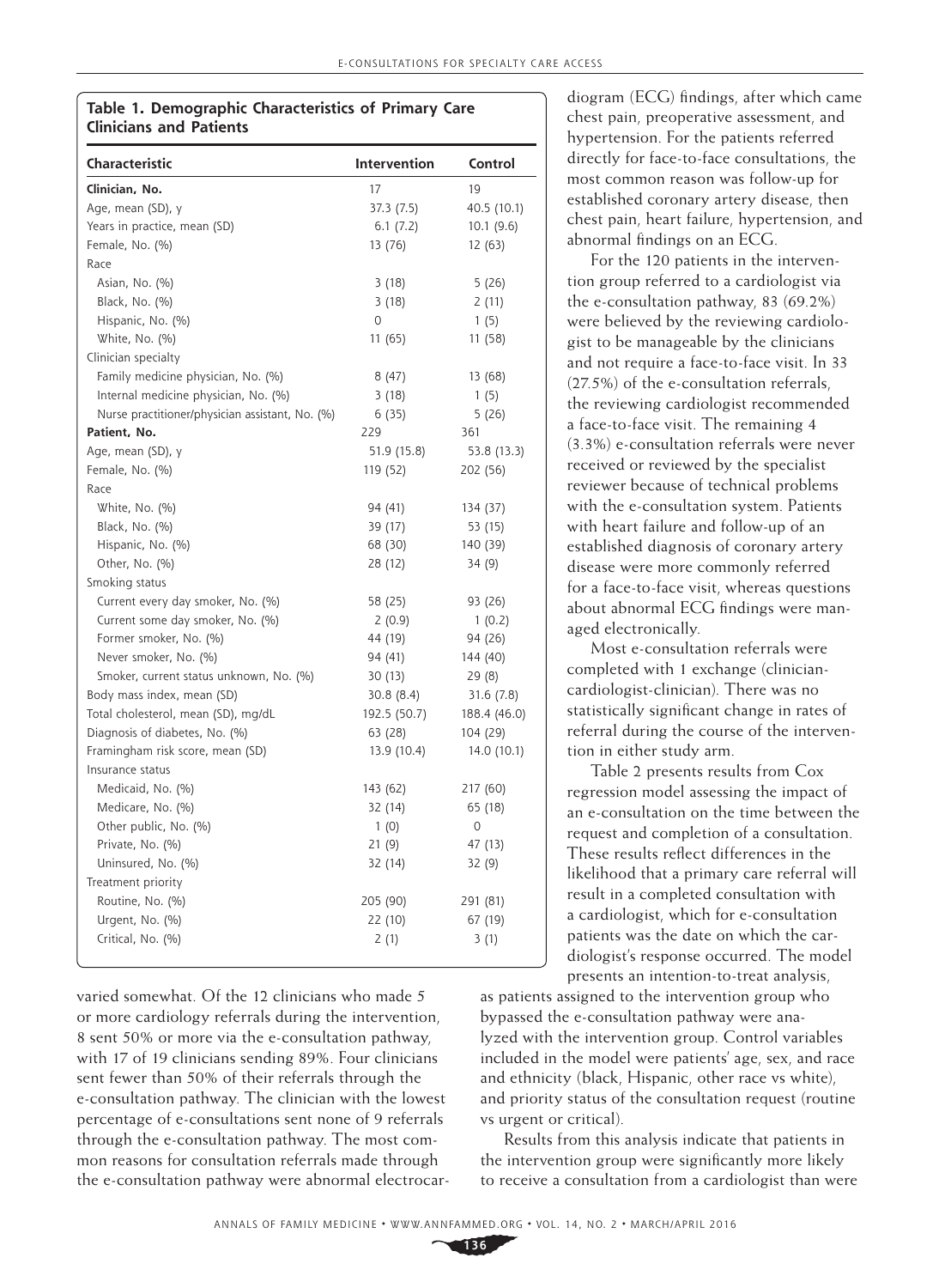control patients. The exponentiated coefficient indicates that intervention patients were almost 1.5 times more likely to receive a consultation from a cardiologist than were control patients. None of the control variables included in the model were significant predictors of obtaining a consultation. Further analysis separating patients receiving e-consultations from patients assigned to the intervention group who bypassed the e-consultation pathway (because of a previous relationship with a cardiologist or being deemed an urgent

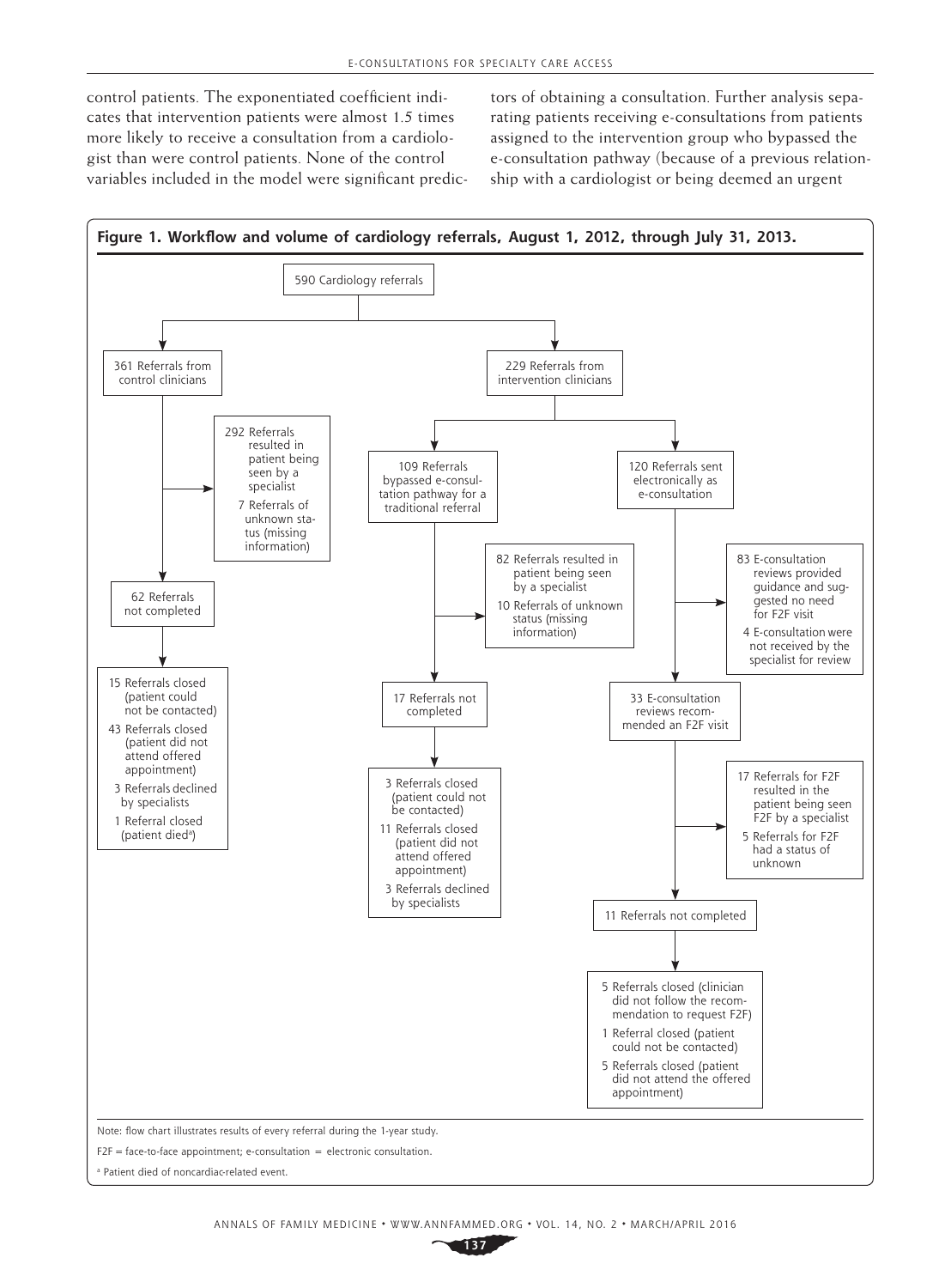case) indicated that those receiving e-consultations were almost 4 times (OR=3.74, 95% CI, 2.60-5.39) more likely than control patients to have had their case reviewed by a cardiologist among those in the intervention group (data not shown).

To provide additional context for evaluating these results, Table 3 presents the median times to a cardiology visit and the percentage of patients not receiving a consultation with a cardiologist within 31 and 180 days among 3 groups: (1) those receiving an e-consultation referral, (2) those in the intervention group who received a traditional referral (ie, bypassed the e-consultation pathway), and (3) the control patients. Medians and percentages were derived from the Cox regression results presented in Table 2, which calculated time to occurrence of the e-consultation review or the face-to-face follow-up among patients receiving a traditional referral. Dramatic differences in the time to a consultation with a cardiologist were observed among patients in the 3 groups. The median number of days to a consultation for e-consultation patients was 5, compared with 29 and 24 among intervention patients

#### **Table 2. Cox Regression Model Comparing Time to Cardiologist Consult**

| <b>Variable</b>              | Exponentiated<br>Coefficient | 95% CI        | P<br>Value |
|------------------------------|------------------------------|---------------|------------|
| Intervention                 | 1.45                         | 1.14-1.76     | .019       |
| Control (omitted)            | .                            | .             | .          |
| Black                        | 1.07                         | $0.84 - 1.30$ | .57        |
| Hispanic                     | 0.91                         | $0.67 - 1.14$ | .42        |
| Other race                   | 0.91                         | $0.54 - 1.29$ | .63        |
| White (omitted)              | .                            | .             | .          |
| Age                          | 1.00                         | $0.99 - 1.01$ | .83        |
| Male                         | 0.88                         | $0.71 - 1.06$ | .16        |
| Female (omitted)             | $\cdots$                     | .             | .          |
| Routine priority             | 0.84                         | $0.50 - 1.19$ | .33        |
| Urgent priority<br>(omitted) | .                            | .             | .          |

Note: Model predicts time to date a consultation is provided by cardiologist where the date is either the date of e-consultation or date of face-to-face visit for those bypassing e-consultation pathway.

**Table 3. Comparing Time to Consultation With Cardiologist Among Study Groups (N=590 Referrals)**

|                                                                        | Group                                  |                                     |         |  |
|------------------------------------------------------------------------|----------------------------------------|-------------------------------------|---------|--|
| Variable                                                               | Intervention,<br><b>E-consultation</b> | Intervention,<br><b>Traditional</b> | Control |  |
| Median time to consultation, d                                         | 5                                      | 29                                  | 24      |  |
| Patients not consulting cardiologist<br>within 31 days of referral, %  | 14                                     | 48                                  | 38      |  |
| Patients not consulting cardiologist<br>within 180 days of referral, % | 6                                      | 21                                  | 16      |  |

receiving traditional referrals (ie, those that bypassed the e-consultation pathway) and control patients, respectively. The percentage of patients who did not receive a consultation with a cardiologist within 1 and 6 months of the initial referral also differed dramatically between groups.

Patients referred via the traditional consultation pathway had higher rates of emergency department utilization than those receiving e-consultation referrals during the 6-month follow-up (Table 4). Though the study was not powered to detect statistical differences, among the 21 emergency department visits for patients in the control group, 6 (29%) occurred in the time between the clinician's request and the patient's consultation with the cardiologist.

Surveys assessing primary care clinicians' experiences with an e-consultation were completed by 8 of 17 clinicians (47%) in the intervention group. Six clinicians (75%) believed that the e-consultation had either no impact or resulted in a decrease in their overall workload, requiring no more than 5 minutes to enter and send. All respondents were satisfied or highly satisfied with the quality and timeliness of the e-consultation responses.

# **DISCUSSION**

The results from the first randomized study of referrals for an e-consultation reveal the potential to improve safely and efficiently the primary care–specialty consultation process using an electronic communication platform. Approximately one-half of all cardiology referrals met our criteria to be sent via e-consultation, and two-thirds of those did not require a face-to-face visit. Moreover, e-consultation reviews were completed, on average, almost a month sooner than those sent for a face-to-face consultation, even those deemed urgent by the referring clinician. Although there was some variability in use of the e-consultation pathway by individual clinicians, likely reflecting differences in case mix (more cases of urgent or established disease in some clinicians' panels) or in a clinician's comfort and assess-

> ment of the urgency of the requested consultation, most of the clinicians used that pathway for one-half or more referrals. Either way, these results show that a substantial number of consultations can be safely and more efficiently managed though a secure electronic exchange of information, with improved convenience for the patient as well. Careful evaluation of the impact of e-consultation on patient safety and quality of care was undertaken through detailed reviews of the clinical

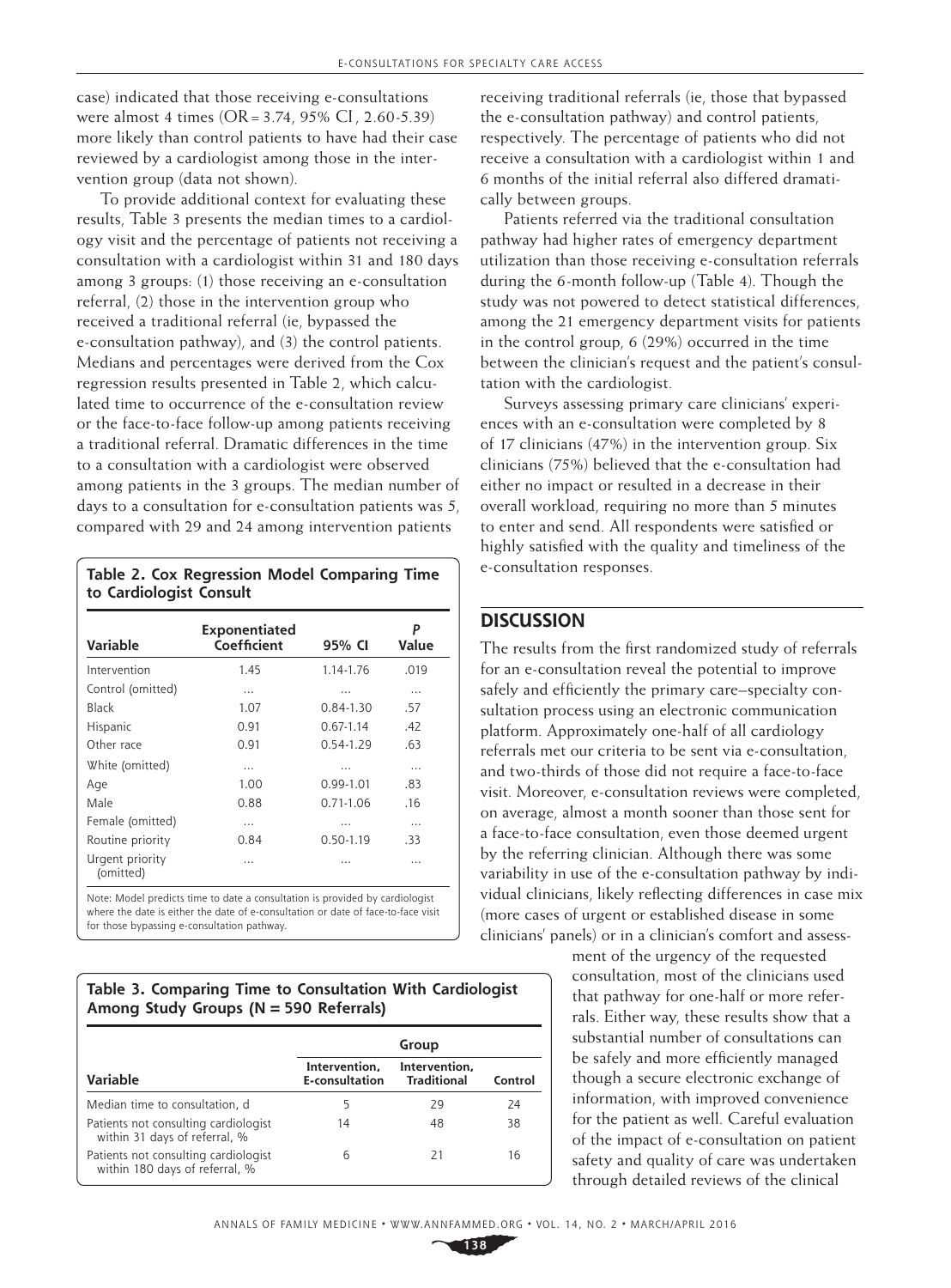|                                                                                     | Intervention       |                                         |                                            |                      |
|-------------------------------------------------------------------------------------|--------------------|-----------------------------------------|--------------------------------------------|----------------------|
| <b>Cardiac Event</b>                                                                | Total<br>$n = 229$ | <b>Traditional Pathway</b><br>$n = 109$ | <b>E-consultation Pathway</b><br>$n = 120$ | Control<br>$n = 361$ |
| Death from any cause, No. (%)                                                       | 0(0)               | 0(0)                                    | 0(0)                                       | 1(0.3)               |
| Death from cardiovascular causes, No. (%)                                           | 0(0)               | 0(0)                                    | 0(0)                                       | $\mathbf 0$          |
| Myocardial infarction, No. (%)                                                      | 0(0)               | 0(0)                                    | 0(0)                                       | $\circ$              |
| Coronary artery bypass surgery, No. (%)                                             | 0(0)               | 0(0)                                    | 0(0)                                       | $\Omega$             |
| Catheterization with stenting or angioplasty, No. (%)                               | 3(1.3)             | 1(0.9)                                  | 2(1.7)                                     | 2(0.6)               |
| Diagnostic catheterization, No. (%)                                                 | 1(0.4)             | 1(0.9)                                  | $\Omega$                                   | 6(1.7)               |
| Emergency department visits with possible cardiac<br>symptoms, No. (%) <sup>a</sup> | 4(1.7)             | 3(2.8)                                  | 1(0.8)                                     | 21(5.8)              |
| Hospitalization for potential cardiac causes, No. (%)                               | 10(4.4)            | 7(6.4)                                  | 3(2.5)                                     | 19(5.2)              |

#### **Table 4. Six-month Follow-up of Cardiac Events Among Intervention and Control Patients**

records, including hospital and emergency department documentation, in the 6 months after the intervention (Table 4). We did not find any evidence that patients managed by clinicians who requested an e-consultation had more adverse cardiac outcomes than patients of clinicians in the control group. These findings, coupled with the reduction in waiting time for appointments and need for face-to-face specialist consultation suggest that e-consultation referrals may improve efficiency without compromising the quality of care.

This study has several limitations. The study focused on a single specialty, and the impact of e-consultations could vary among specialties.10 In addition, analysis of the clinical outcomes of patients relied on chart review of faxed documents to determine rates of hospitalization and emergency department use, and it is possible that not all records were in the EHR. This problem, however, would affect findings equally in both groups. Studies using claims-level data may provide more accurate information. In addition, the study had a small sample size of primary care clinicians and patients, so broad conclusions cannot be drawn. Further research should be done to assess e-consultations in settings other than federally qualified health centers, though the benefits of waiting time reduction and equivalent quality are likely applicable to other settings. Patients' experience was not assessed and is an area for future exploration. Finally, technical problems with the e-consultation system led to 3.3% of e-consultation requests not receiving a specialist review. The study was not designed to formally detect adverse events. Further studies on safety and adverse events, particularly exploring the potential challenges of technology, are needed.

We found that e-consultation referrals are effective at increasing access to specialty care for underserved populations, reducing need for face-to-face specialty care, streamlining specialty referrals, and potentially reducing emergency department utilization. These

findings have critical policy implications as health systems seek new ways to improve quality and reduce cost. There is also growing recognition that the e-consultation pathway may be fundamental to the success of accountable care organizations as part of a comprehensive strategy to streamline costs, improve quality, and better coordinate care.<sup>22</sup> Though further research is needed to recommend e-consultations for wide use across settings and specialties, e-consultations showed great promise in advancing integration of the patient-centered medical home into the larger medical neighborhood and potentially mitigating health disparities in access and treatment in our study population.

#### **To read or post commentaries in response to this article, see it online at [http://www.annfammed.org/content/14/2/133.](http://www.annfammed.org/content/14/2/133)**

Submitted May 11, 2015; submitted, revised, August 28, 2015; accepted September 11, 2015.

**Funding support:** This work was supported by The Connecticut Health Foundation.

**Disclaimer:** The funder did not participate in the design, conduct, or analysis of this study, nor in the publication of the manuscript.

**Previous presentations:** Academy Health Annual Research Meeting, June 8-10, 2014, San Diego, California; National Association of Community Health Centers, FOM/IT Conference, October 28-29, 2014, Las Vegas, Nevada; American Telemedicine Association Conference, May 5-7, 2013, Austin, Texas.

**Acknowledgments:** The authors would like to thank Ms Khushbu Khatri, Research Assistant, at the Community Health Center, Inc, Weitzman Institute, for her editorial assistance.

#### **References**

- 1. Barnett K, McLachlan C, Hulbert J, Kassak K. Working together in rural South Dakota: integrating medical and chiropractic primary care. *J Manipulative Physiol Ther*. 1997;20(9):577-582.
- 2. O'Malley AS, Reschovsky JD. Referral and consultation communication between primary care and specialist physicians: finding common ground. *Arch Intern Med*. 2011;171(1):56-65.